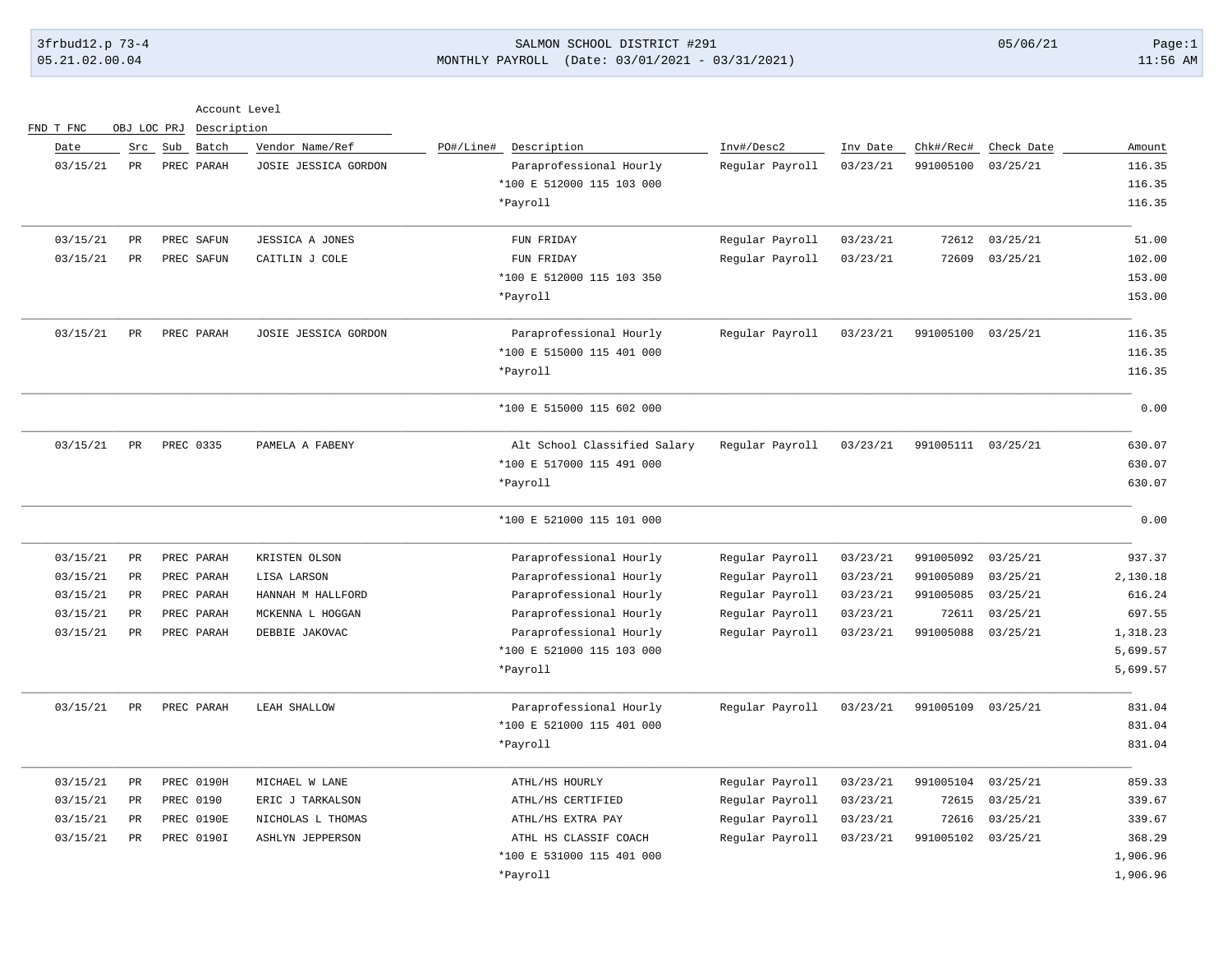3frbud12.p 73-4 SALMON SCHOOL DISTRICT #291 05/06/21 Page:2 05.21.02.00.04 MONTHLY PAYROLL (Date: 03/01/2021 - 03/31/2021) 11:56 AM

Account Level

FND T FNC OBJ LOC PRJ Description

| Amount   | Chk#/Rec# Check Date |                    | Inv Date | Inv#/Desc2      | PO#/Line# Description     | Vendor Name/Ref    | Src Sub Batch |                 | Date     |
|----------|----------------------|--------------------|----------|-----------------|---------------------------|--------------------|---------------|-----------------|----------|
| 0.00     |                      |                    |          |                 | *100 E 531000 115 602 000 |                    |               |                 |          |
| 0.00     |                      |                    |          |                 | *100 E 532000 115 401 000 |                    |               |                 |          |
| 0.00     |                      |                    |          |                 | *100 E 611000 115 100 000 |                    |               |                 |          |
| 0.00     |                      |                    |          |                 | *100 E 611000 115 101 000 |                    |               |                 |          |
| 600.00   | 03/25/21             | 991005110          | 03/23/21 | Regular Payroll | HS CLSF                   | ASHLEY C TARKALSON | PREC 0110     | $\mbox{\sf PR}$ | 03/15/21 |
| 1,362.09 | 03/25/21             | 991005110          | 03/23/21 | Regular Payroll | HS CLSF HOURLY            | ASHLEY C TARKALSON | PREC 0110H    | $_{\rm PR}$     | 03/15/21 |
| 1,962.09 |                      |                    |          |                 | *100 E 611000 115 401 000 |                    |               |                 |          |
| 1,962.09 |                      |                    |          |                 | *Payroll                  |                    |               |                 |          |
| 2,273.82 | 72615 03/25/21       |                    | 03/23/21 | Regular Payroll | HS CLSF HOURLY            | ERIC J TARKALSON   | PREC 0110H    | PR              | 03/15/21 |
| 2,273.82 |                      |                    |          |                 | *100 E 611000 115 401 002 |                    |               |                 |          |
| 2,273.82 |                      |                    |          |                 | *Payroll                  |                    |               |                 |          |
| 0.00     |                      |                    |          |                 | *100 E 616000 115 000 000 |                    |               |                 |          |
| 0.00     |                      |                    |          |                 | *100 E 616000 115 101 000 |                    |               |                 |          |
| 525.82   |                      | 991005072 03/25/21 | 03/23/21 | Regular Payroll | MEDIA CLSF HOURLY         | TODD NELSON        | PREC 0290H    | PR              | 03/15/21 |
| 525.82   |                      |                    |          |                 | *100 E 622000 115 000 000 |                    |               |                 |          |
| 525.82   |                      |                    |          |                 | *Payroll                  |                    |               |                 |          |
| 0.00     |                      |                    |          |                 | *100 E 622000 115 100 000 |                    |               |                 |          |
| 0.00     |                      |                    |          |                 | *100 E 622000 115 101 000 |                    |               |                 |          |
| 1,318.23 |                      | 991005087 03/25/21 | 03/23/21 | Regular Payroll | MEDIA CLSF HOURLY         | DIANA L HARRY      | PREC 0290H    | PR              | 03/15/21 |
| 1,318.23 |                      |                    |          |                 | *100 E 622000 115 103 000 |                    |               |                 |          |
| 1,318.23 |                      |                    |          |                 | *Payroll                  |                    |               |                 |          |
| 1,144.57 |                      | 991005096 03/25/21 | 03/23/21 | Regular Payroll | MEDIA CLSF HOURLY         | SHYLA A BARRETT    | PREC 0290H    | PR              | 03/15/21 |
| 1,144.57 |                      |                    |          |                 | *100 E 622000 115 401 000 |                    |               |                 |          |
| 1,144.57 |                      |                    |          |                 | *Payroll                  |                    |               |                 |          |
| 300.00   | 03/25/21             | 991005076          | 03/23/21 | Regular Payroll | Clas Admin                | CHAYLIN FARRAND    | PREC 0310E    | PR              | 03/15/21 |
| 300.00   |                      |                    |          |                 | *100 E 631000 115 001 000 |                    |               |                 |          |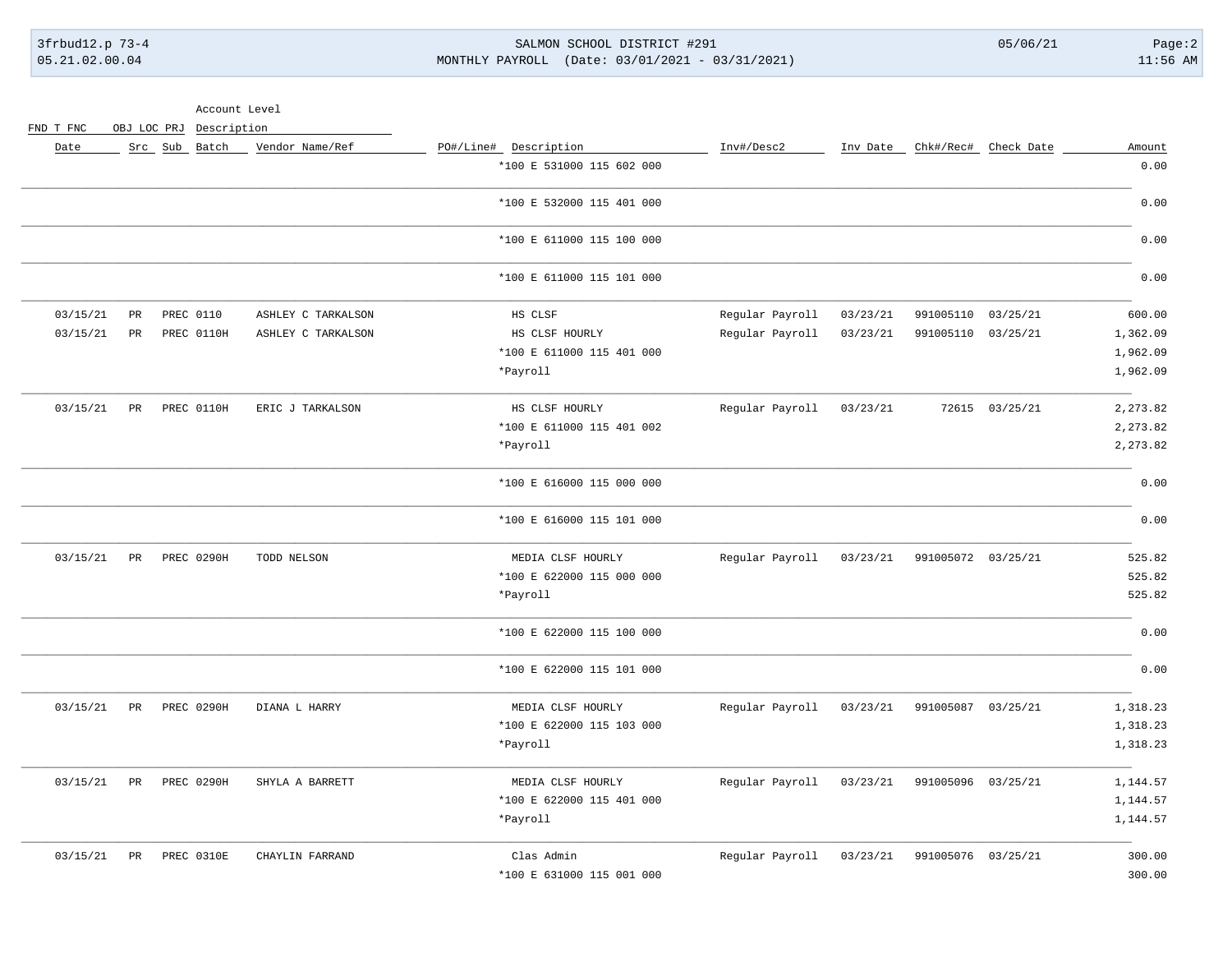## 3frbud12.p 73-4 SALMON SCHOOL DISTRICT #291 05/06/21 Page:3 05.21.02.00.04 MONTHLY PAYROLL (Date: 03/01/2021 - 03/31/2021) 11:56 AM

|                                      |                 |               | Account Level     |                    |                           |                 |          |                    |                      |          |
|--------------------------------------|-----------------|---------------|-------------------|--------------------|---------------------------|-----------------|----------|--------------------|----------------------|----------|
| FND T FNC                            | OBJ LOC PRJ     |               | Description       |                    |                           |                 |          |                    |                      |          |
| 100 E 631000 115 001 000 (continued) |                 |               |                   |                    |                           |                 |          |                    |                      |          |
| Date                                 |                 | Src Sub Batch |                   | Vendor Name/Ref    | PO#/Line# Description     | Inv#/Desc2      | Inv Date |                    | Chk#/Rec# Check Date | Amount   |
|                                      |                 |               |                   |                    | *Payroll                  |                 |          |                    |                      | 300.00   |
| 03/15/21                             | $_{\rm PR}$     |               | PREC 0310H        | ELE TARKALSON      | DIST ADM CLSF HOURLY      | Regular Payroll | 03/23/21 | 72614              | 03/25/21             | 69.96    |
| 03/15/21                             | PR              | PREC 0310     |                   | CHAYLIN FARRAND    | DIST ADM CLSF             | Regular Payroll | 03/23/21 | 991005076          | 03/25/21             | 791.28   |
|                                      |                 |               |                   |                    | *100 E 632000 115 001 000 |                 |          |                    |                      | 861.24   |
|                                      |                 |               |                   |                    | *Payroll                  |                 |          |                    |                      | 861.24   |
|                                      |                 |               |                   |                    | *100 E 632000 115 001 911 |                 |          |                    |                      | 0.00     |
|                                      |                 |               |                   |                    | *100 E 641000 115 100 000 |                 |          |                    |                      | 0.00     |
|                                      |                 |               |                   |                    | *100 E 641000 115 101 000 |                 |          |                    |                      | 0.00     |
| 03/15/21                             | PR              |               | PREC 0060H        | CYNTHIA RUFF       | ELEM CLASSIFIED HOURLY    | Regular Payroll | 03/23/21 | 991005094 03/25/21 |                      | 694.68   |
|                                      |                 |               |                   |                    | *100 E 641000 115 103 000 |                 |          |                    |                      | 694.68   |
|                                      |                 |               |                   |                    | *Payroll                  |                 |          |                    |                      | 694.68   |
| 03/15/21                             | $\mbox{\sf PR}$ | PREC 0330     |                   | EVELYN M BUHLER    | SCHL ADM CLSF             | Regular Payroll | 03/23/21 | 991005071          | 03/25/21             | 2,168.76 |
| 03/15/21                             | PR              |               | PREC 0330E        | EVELYN M BUHLER    | SCHOOL ADM CLSF           | Regular Payroll | 03/23/21 | 991005071 03/25/21 |                      | 544.80   |
|                                      |                 |               |                   |                    | *100 E 641000 115 401 000 |                 |          |                    |                      | 2,713.56 |
|                                      |                 |               |                   |                    | *Payroll                  |                 |          |                    |                      | 2,713.56 |
| 03/15/21                             | PR              |               | PREC 0310H        | JANET L SEHER      | DIST ADM CLSF HOURLY      | Regular Payroll | 03/23/21 | 991005079          | 03/25/21             | 2,854.75 |
| 03/15/21                             | $_{\rm PR}$     | PREC 0310     |                   | ASHLEY C TARKALSON | DIST ADM CLSF             | Regular Payroll | 03/23/21 | 991005110          | 03/25/21             | 300.00   |
| 03/15/21                             | PR              | PREC 0310     |                   | CHAYLIN FARRAND    | DIST ADM CLSF             | Regular Payroll | 03/23/21 | 991005076          | 03/25/21             | 1,306.24 |
|                                      |                 |               |                   |                    | *100 E 651000 115 001 000 |                 |          |                    |                      | 4,460.99 |
|                                      |                 |               |                   |                    | *Payroll                  |                 |          |                    |                      | 4,460.99 |
| 03/15/21                             | $_{\rm PR}$     |               | PREC 0360H        | ALLEN PETRICK      | CUSTODIAL HOURLY          | Regular Payroll | 03/23/21 | 991005106          | 03/25/21             | 1,528.77 |
| 03/15/21                             | $_{\rm PR}$     |               | <b>PREC 0360H</b> | BRYNEN LARSON      | CUSTODIAL HOURLY          | Regular Payroll | 03/23/21 | 991005105          | 03/25/21             | 1,247.77 |
| 03/15/21                             | $_{\rm PR}$     |               | <b>PREC 0360H</b> | STEVEN L YATES     | CUSTODIAL HOURLY          | Regular Payroll | 03/23/21 | 991005095          | 03/25/21             | 1,637.61 |
| 03/15/21                             | $_{\rm PR}$     |               | PREC 0360H        | <b>JACOB BETTS</b> | CUSTODIAL HOURLY          | Regular Payroll | 03/23/21 | 72608              | 03/25/21             | 269.24   |
| 03/15/21                             | $_{\rm PR}$     | PREC 0380     |                   | BRYNEN LARSON      | CUSTODIAL SUBS            | Regular Payroll | 03/23/21 | 991005105          | 03/25/21             | 97.80    |
| 03/15/21                             | $_{\rm PR}$     |               | <b>PREC 0360H</b> | VICTORIA REYES     | CUSTODIAL HOURLY          | Regular Payroll | 03/23/21 | 991005108          | 03/25/21             | 1,939.56 |
| 03/15/21                             | PR              |               | <b>PREC 0360H</b> | LISA M MARLER      | CUSTODIAL HOURLY          | Regular Payroll | 03/23/21 | 991005121 03/25/21 |                      | 1,939.56 |
| 03/25/21                             | AP              |               | 24                |                    | SUMMARY TOTAL             |                 |          |                    |                      | 114.10   |
|                                      |                 |               |                   |                    | *100 E 661000 115 000 000 |                 |          |                    |                      | 8,774.41 |
|                                      |                 |               |                   |                    | *Accounts Payable         |                 |          |                    |                      | 114.10   |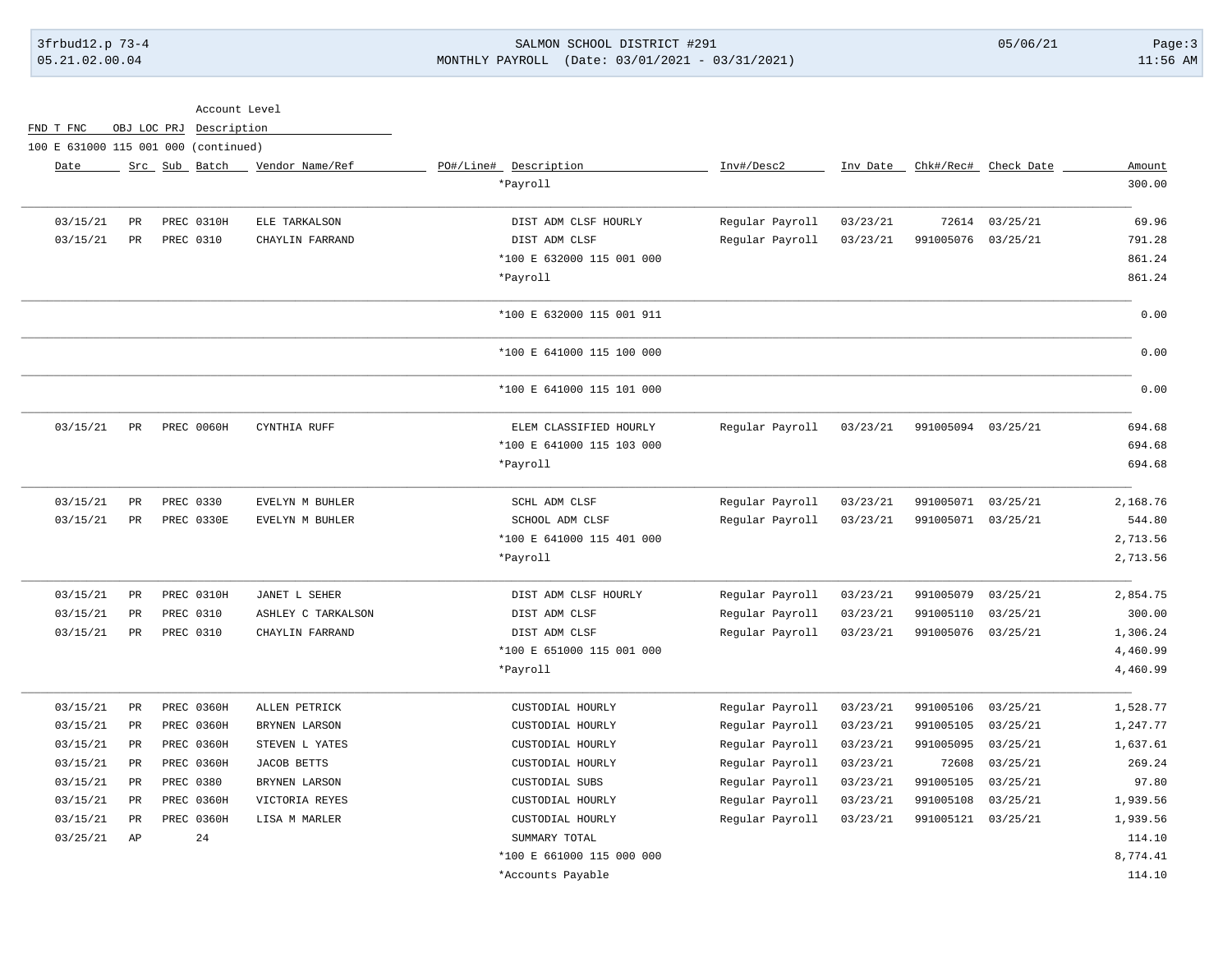# 3frbud12.p 73-4 SALMON SCHOOL DISTRICT #291 05/06/21 Page:4 05.21.02.00.04 MONTHLY PAYROLL (Date: 03/01/2021 - 03/31/2021) 11:56 AM

|           |            |                    |          |                 |                           | Account Level          |               |             |           |                                      |
|-----------|------------|--------------------|----------|-----------------|---------------------------|------------------------|---------------|-------------|-----------|--------------------------------------|
|           |            |                    |          |                 |                           |                        | Description   | OBJ LOC PRJ |           | FND T FNC                            |
|           |            |                    |          |                 |                           |                        |               |             |           | 100 E 661000 115 000 000 (continued) |
| Amount    | Check Date | Chk#/Rec#          | Inv Date | Inv#/Desc2      | PO#/Line# Description     | Vendor Name/Ref        | Src Sub Batch |             |           | Date                                 |
| 8,660.31  |            |                    |          |                 | *Payroll                  |                        |               |             |           |                                      |
| 0.00      |            |                    |          |                 | *100 E 661000 115 101 000 |                        |               |             |           |                                      |
| 3,506.47  | 03/25/21   | 991005120          | 03/23/21 | Regular Payroll | MAINTENANCE HOURLY        | ROBERT L. LEWIS        | PREC 0390H    |             | <b>PR</b> | 03/15/21                             |
| 1,939.56  | 03/25/21   | 991005097          | 03/23/21 | Regular Payroll | MAINTENANCE HOURLY        | DANA BIGELOW           | PREC 0390H    |             | PR        | 03/15/21                             |
| 5,446.03  |            |                    |          |                 | *100 E 664000 115 000 000 |                        |               |             |           |                                      |
| 5,446.03  |            |                    |          |                 | *Payroll                  |                        |               |             |           |                                      |
| 0.00      |            |                    |          |                 | *100 E 664000 115 100 000 |                        |               |             |           |                                      |
| 0.00      |            |                    |          |                 | *100 E 665000 115 000 000 |                        |               |             |           |                                      |
| 300.00    |            | 991005077 03/25/21 | 03/23/21 | Regular Payroll | CROSS GUARD               | DAVID D GALLAMORE      | PREC 0411     |             | PR        | 03/15/21                             |
| 300.00    |            |                    |          |                 | *100 E 667000 115 000 000 |                        |               |             |           |                                      |
| 300.00    |            |                    |          |                 | *Payroll                  |                        |               |             |           |                                      |
| 0.00      |            |                    |          |                 | *100 E 667000 115 103 000 |                        |               |             |           |                                      |
| 0.00      |            |                    |          |                 | *100 E 667000 115 401 000 |                        |               |             |           |                                      |
| 1,193.69  | 03/25/21   | 991005116          | 03/23/21 | Regular Payroll | TRANSPORTATION HOURLY     | DAVID J SHAFFMASTER    | PREC 0410H    |             | PR        | 03/15/21                             |
| 84.80     | 03/25/21   | 991005109          | 03/23/21 | Regular Payroll | TRANSPORTATION HOURLY     | LEAH SHALLOW           | PREC 0410H    |             | PR        | 03/15/21                             |
| 1,221.08  | 03/25/21   | 991005078          | 03/23/21 | Regular Payroll | TRANSPORTATION HOURLY     | BROOKE D MONROE        | PREC 0410h    |             | <b>PR</b> | 03/15/21                             |
| 867.83    | 03/25/21   | 991005074          | 03/23/21 | Regular Payroll | TRANSPORTATION SALARY     | KATHY TOLMAN           | PREC 0410     |             | PR        | 03/15/21                             |
| 500.36    | 03/25/21   | 991005118          | 03/23/21 | Regular Payroll | TRANSPORTATION HOURLY     | <b>JESSE S WHITLEY</b> | PREC 0410H    |             | PR        | 03/15/21                             |
| 803.18    | 03/25/21   | 991005117          | 03/23/21 | Regular Payroll | TRANSPORTATION HOURLY     | JOSHUA TOLMAN          | PREC 0410H    |             | <b>PR</b> | 03/15/21                             |
| 2,028.52  | 03/25/21   | 991005115          | 03/23/21 | Regular Payroll | TRANSPORTATION HOURLY     | BRUCE N MURPHY         | PREC 0410H    |             | PR        | 03/15/21                             |
| 75.00     | 03/25/21   | 991005078          | 03/23/21 | Regular Payroll | TRANSPORTATION SALARY     | BROOKE D MONROE        | PREC 0410     |             | PR        | 03/15/21                             |
| 1,412.08  | 03/25/21   | 991005114          | 03/23/21 | Regular Payroll | TRANSPORTATION HOURLY     | PAUL FISHER            | PREC 0410H    |             | <b>PR</b> | 03/15/21                             |
| 4,602.00  | 03/25/21   | 991005112          | 03/23/21 | Regular Payroll | TRANSPORTATION SALARY     | MARK D AUSTIN          | PREC 0410     |             | PR        | 03/15/21                             |
| 1,431.52  | 03/25/21   | 991005113          | 03/23/21 | Regular Payroll | TRANSPORTATION HOURLY     | DIANE BALDWIN          | PREC 0410H    |             | PR        | 03/15/21                             |
| 1,438.24  | 03/25/21   | 991005075          | 03/23/21 | Regular Payroll | TRANSPORTATION HOURLY     | STEPHEN A FABENY       | PREC 0410H    |             | <b>PR</b> | 03/15/21                             |
| 42.38     | 03/25/21   | 991005098          | 03/23/21 | Regular Payroll | TRANSPORTATION HOURLY     | BERIK P CHRISTENSEN    | PREC 0410H    |             | PR        | 03/15/21                             |
| 15,700.68 |            |                    |          |                 | *100 E 681000 115 000 000 |                        |               |             |           |                                      |
| 15,700.68 |            |                    |          |                 | *Payroll                  |                        |               |             |           |                                      |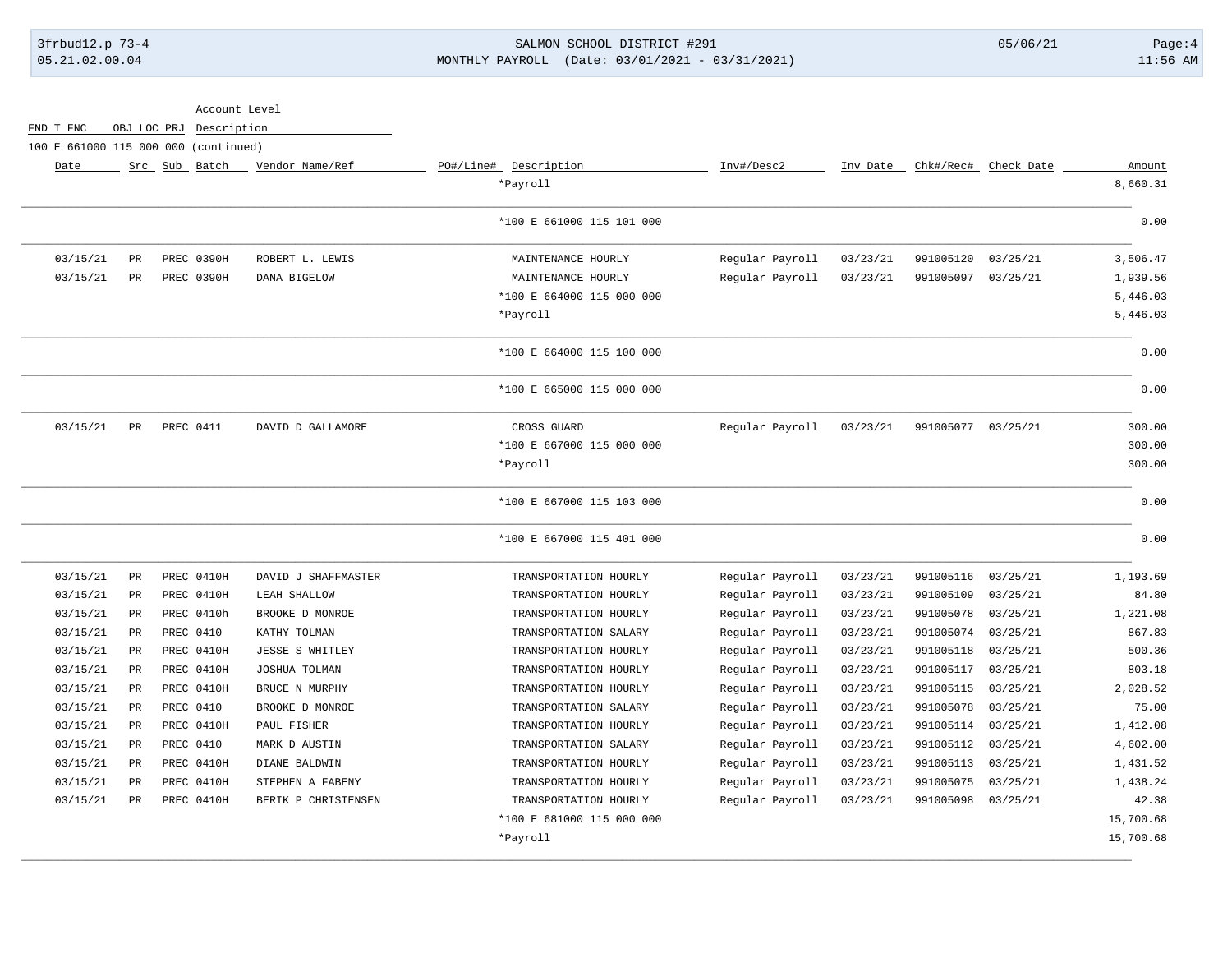#### SALMON SCHOOL DISTRICT #291 MONTHLY PAYROLL (Date: 03/01/2021 - 03/31/2021)

 $05/06/21$ 

Account Level

| FND T FNC |  | OBJ LOC PRJ Description |
|-----------|--|-------------------------|
|           |  |                         |

| Date     |                 | Src Sub Batch | Vendor Name/Ref     | PO#/Line# Description     | Inv#/Desc2      |          |                    | Inv Date Chk#/Rec# Check Date | Amount   |
|----------|-----------------|---------------|---------------------|---------------------------|-----------------|----------|--------------------|-------------------------------|----------|
|          |                 |               |                     | *100 E 681000 115 555 000 |                 |          |                    |                               | 0.00     |
| 03/15/21 | PR              | PREC 0412H    | DAVID J SHAFFMASTER | SJSHS ATHL TRANSP HOURLY  | Regular Payroll | 03/23/21 | 991005116          | 03/25/21                      | 142.50   |
| 03/15/21 | $\mbox{\sf PR}$ | PREC 0412H    | JOSHUA TOLMAN       | SJSHS ATHL TRANSP HOURLY  | Regular Payroll | 03/23/21 | 991005117          | 03/25/21                      | 708.75   |
| 03/15/21 | PR              | PREC 0412H    | DIANE BALDWIN       | SJSHS ATHL TRANSP HOURLY  | Regular Payroll | 03/23/21 | 991005113          | 03/25/21                      | 150.00   |
| 03/15/21 | $_{\rm PR}$     | PREC 0412h    | BROOKE D MONROE     | SJSHS ATHL TRANSP HOURLY  | Regular Payroll | 03/23/21 | 991005078          | 03/25/21                      | 525.00   |
| 03/15/21 | $_{\rm PR}$     | PREC 0412H    | BROOKE D MONROE     | SJSHS ATHL TRANSP HOURLY  | Regular Payroll | 03/23/21 | 991005078          | 03/25/21                      | 309.38   |
|          |                 |               |                     | *100 E 682000 115 401 000 |                 |          |                    |                               | 1,835.63 |
|          |                 |               |                     | *Payroll                  |                 |          |                    |                               | 1,835.63 |
|          |                 |               |                     | *100 E 682000 115 602 000 |                 |          |                    |                               | 0.00     |
|          |                 |               |                     | *100 E 682200 115 000 000 |                 |          |                    |                               | 0.00     |
|          |                 |               |                     | *100 E 683000 115 100 000 |                 |          |                    |                               | 0.00     |
|          |                 |               |                     | *220 E 661000 115 100 000 |                 |          |                    |                               | 0.00     |
|          |                 |               |                     | *220 E 664000 115 100 000 |                 |          |                    |                               | 0.00     |
|          |                 |               |                     | *233 E 515000 115 000 000 |                 |          |                    |                               | 0.00     |
|          |                 |               |                     | *233 E 515000 115 000 200 |                 |          |                    |                               | 0.00     |
|          |                 |               |                     | *233 E 515000 115 000 201 |                 |          |                    |                               | 0.00     |
|          |                 |               |                     | *233 E 515000 115 000 202 |                 |          |                    |                               | 0.00     |
|          |                 |               |                     | *233 E 515000 115 000 203 |                 |          |                    |                               | 0.00     |
|          |                 |               |                     | *233 E 515000 115 000 205 |                 |          |                    |                               | 0.00     |
|          |                 |               |                     | *242 E 512000 115 101 000 |                 |          |                    |                               | 0.00     |
|          |                 |               |                     | *242 E 512000 115 103 000 |                 |          |                    |                               | 0.00     |
| 03/15/21 | PR              | PREC 0290H    | TODD NELSON         | MEDIA CLSF HOURLY         | Regular Payroll | 03/23/21 | 991005072 03/25/21 |                               | 394.36   |
|          |                 |               |                     | *245 E 512000 115 103 000 |                 |          |                    |                               | 394.36   |
|          |                 |               |                     | *Payroll                  |                 |          |                    |                               | 394.36   |
|          |                 |               |                     |                           |                 |          |                    |                               |          |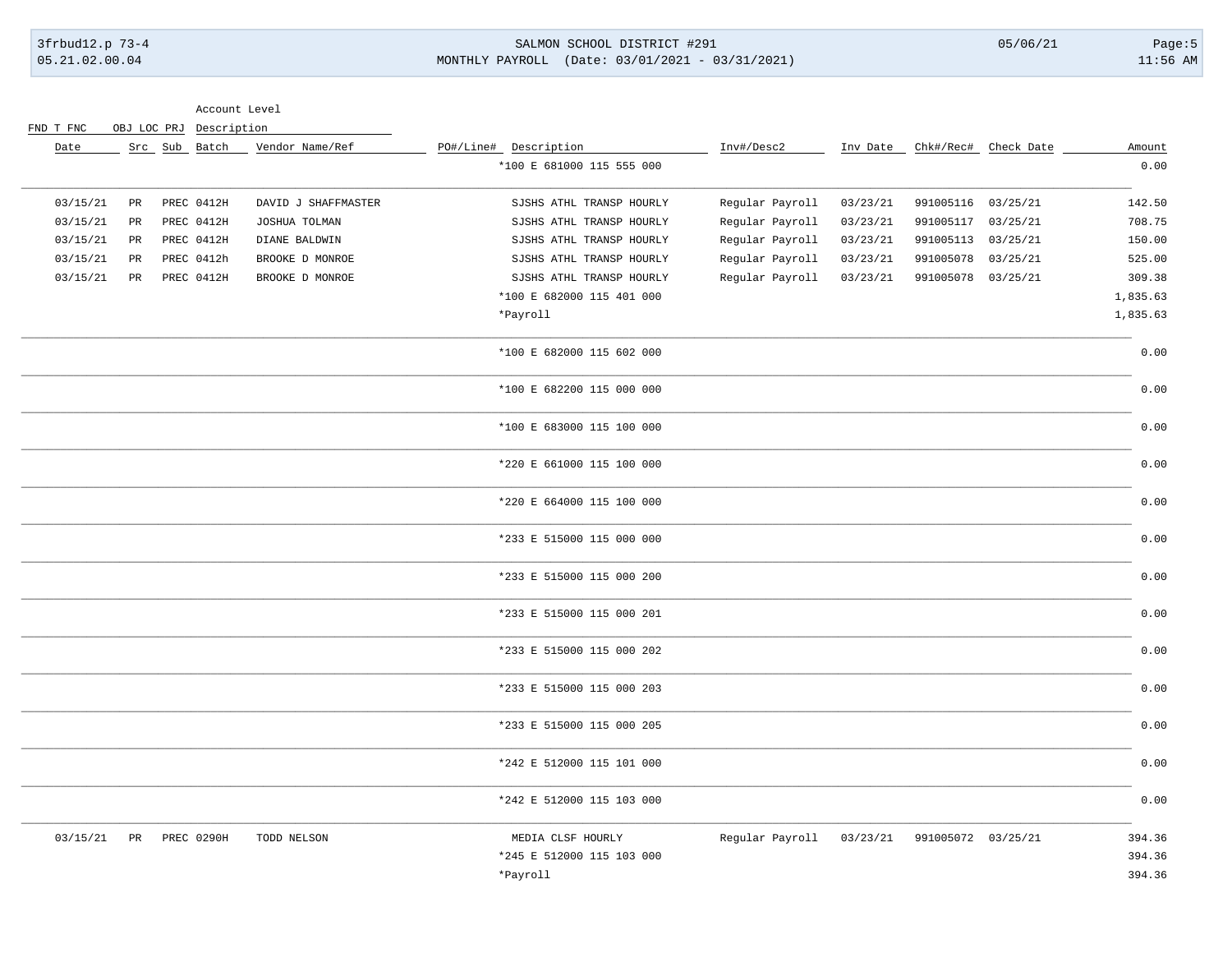## 3frbud12.p 73-4 SALMON SCHOOL DISTRICT #291 05/06/21 Page:6 05.21.02.00.04 MONTHLY PAYROLL (Date: 03/01/2021 - 03/31/2021) 11:56 AM

Account Level

FND T FNC OBJ LOC PRJ Description

| Amount   | Check Date     | Chk#/Rec#          | Inv Date | Inv#/Desc2      | PO#/Line# Description     | Vendor Name/Ref   | Src Sub Batch |                 | Date     |
|----------|----------------|--------------------|----------|-----------------|---------------------------|-------------------|---------------|-----------------|----------|
| 0.00     |                |                    |          |                 | *245 E 515000 115 101 000 |                   |               |                 |          |
| 394.36   |                | 991005072 03/25/21 | 03/23/21 | Regular Payroll | MEDIA CLSF HOURLY         | TODD NELSON       | PREC 0290H    | PR              | 03/15/21 |
| 394.36   |                |                    |          |                 | *245 E 515000 115 401 000 |                   |               |                 |          |
| 394.36   |                |                    |          |                 | *Payroll                  |                   |               |                 |          |
| 1,314.55 |                | 991005072 03/25/21 | 03/23/21 | Regular Payroll | MEDIA CLSF HOURLY         | TODD NELSON       | PREC 0290H    | PR              | 03/15/21 |
| 1,314.55 |                |                    |          |                 | *245 E 622000 115 000 000 |                   |               |                 |          |
| 1,314.55 |                |                    |          |                 | *Payroll                  |                   |               |                 |          |
| 0.00     |                |                    |          |                 | *245 E 622000 115 100 000 |                   |               |                 |          |
| 0.00     |                |                    |          |                 | *246 E 611000 115 000 000 |                   |               |                 |          |
| 0.00     |                |                    |          |                 | *246 E 611000 115 100 000 |                   |               |                 |          |
| 0.00     |                |                    |          |                 | *248 E 521000 115 100 000 |                   |               |                 |          |
| 0.00     |                |                    |          |                 | *249 E 515000 115 401 000 |                   |               |                 |          |
| 0.00     |                |                    |          |                 | *251 E 512000 115 101 000 |                   |               |                 |          |
| 402.63   | 03/25/21       | 991005090          | 03/23/21 | Regular Payroll | Paraprofessional Hourly   | DAWN LOPEZ        | PREC PARAH    | <b>PR</b>       | 03/15/21 |
| 962.79   | 03/25/21       | 991005083          | 03/23/21 | Regular Payroll | Paraprofessional Hourly   | DONNA M GEBHARDT  | PREC PARAH    | $\mbox{\sf PR}$ | 03/15/21 |
| 25.00    | 03/25/21       | 72612              | 03/23/21 | Regular Payroll | ELEM CLASSIFIED HOURLY    | JESSICA A JONES   | PREC 0060H    | $_{\rm PR}$     | 03/15/21 |
| 870.27   | 03/25/21       | 72612              | 03/23/21 | Regular Payroll | Paraprofessional Hourly   | JESSICA A JONES   | PREC PARAH    | PR              | 03/15/21 |
| 25.00    | 03/25/21       | 72609              | 03/23/21 | Regular Payroll | ELEM CLASSIFIED HOURLY    | CAITLIN J COLE    | PREC 0060H    | PR              | 03/15/21 |
| 836.72   | 03/25/21       | 72609              | 03/23/21 | Regular Payroll | Paraprofessional Hourly   | CAITLIN J COLE    | PREC PARAH    | PR              | 03/15/21 |
| 3,122.41 |                |                    |          |                 | *251 E 512000 115 103 000 |                   |               |                 |          |
| 3,122.41 |                |                    |          |                 | *Payroll                  |                   |               |                 |          |
| 0.00     |                |                    |          |                 | *251 E 515000 115 101 000 |                   |               |                 |          |
| 705.51   | 03/25/21       | 991005099          | 03/23/21 | Regular Payroll | Paraprofessional Hourly   | VICKI FAHNHOLZ    | PREC PARAH    | $_{\rm PR}$     | 03/15/21 |
| 836.72   | 72613 03/25/21 |                    | 03/23/21 | Regular Payroll | Paraprofessional Hourly   | PAULA J HONEYCUTT | PREC PARAH    | PR              | 03/15/21 |
| 1,542.23 |                |                    |          |                 | *251 E 515000 115 401 000 |                   |               |                 |          |
| 1,542.23 |                |                    |          |                 | *Payroll                  |                   |               |                 |          |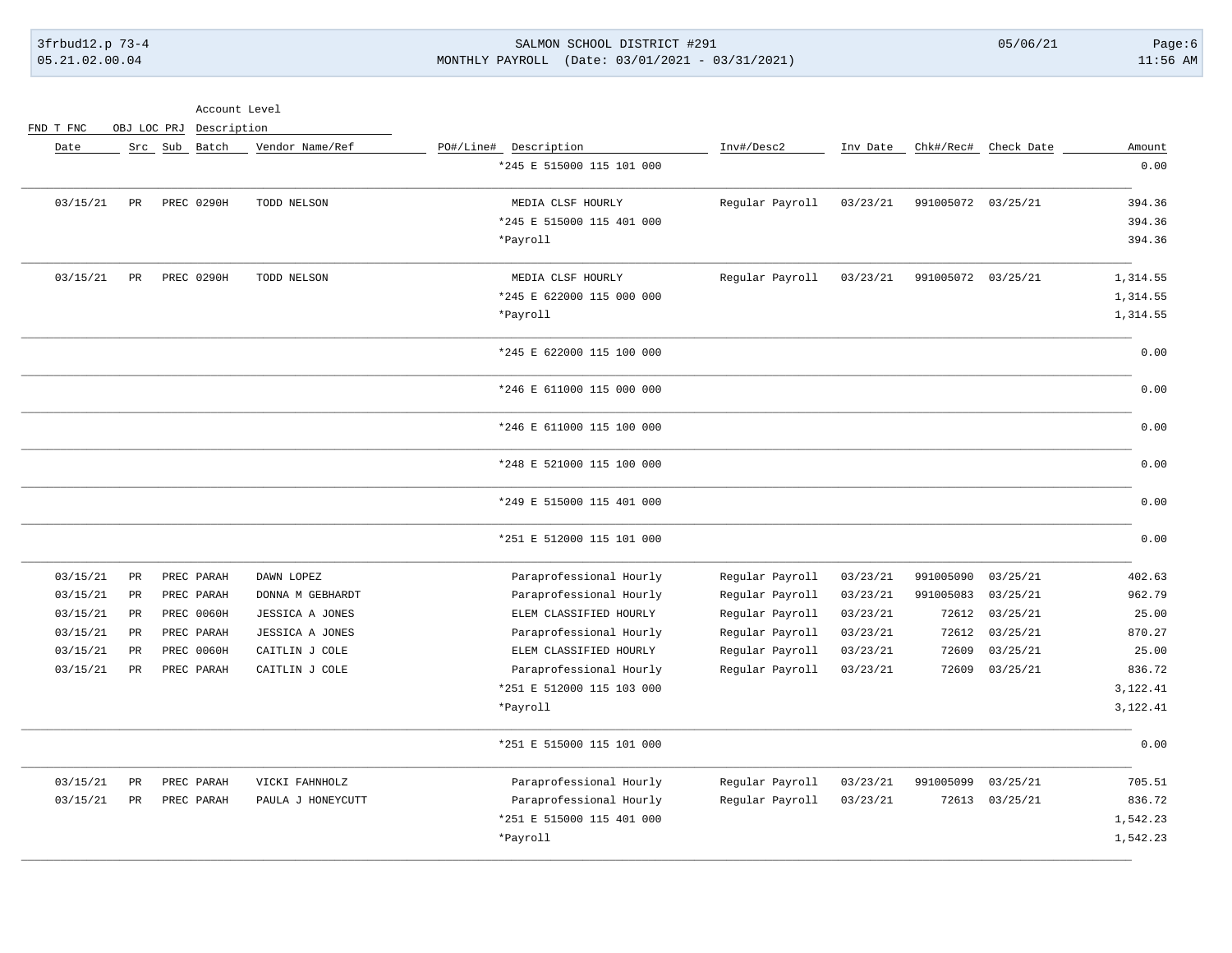## 3frbud12.p 73-4 SALMON SCHOOL DISTRICT #291 05/06/21 Page:7 05.21.02.00.04 MONTHLY PAYROLL (Date: 03/01/2021 - 03/31/2021) 11:56 AM

Account Level

FND T FNC OBJ LOC PRJ Description

| Amount<br>0.00 | Chk#/Rec# Check Date |           | Inv Date | Inv#/Desc2      | PO#/Line# Description<br>*251 E 621000 115 000 000 |   | Vendor Name/Ref        |              | Src Sub Batch |             | Date     |
|----------------|----------------------|-----------|----------|-----------------|----------------------------------------------------|---|------------------------|--------------|---------------|-------------|----------|
| 0.00           |                      |           |          |                 | *251 E 621000 115 000 302                          |   |                        |              |               |             |          |
| 0.00           |                      |           |          |                 | *251 E 621000 115 101 000                          |   |                        |              |               |             |          |
| 0.00           |                      |           |          |                 | *251 E 621000 115 101 302                          |   |                        |              |               |             |          |
| 0.00           |                      |           |          |                 | *251 E 632000 115 001 000                          |   |                        |              |               |             |          |
| 130.40         | 03/25/21             | 991005105 | 03/23/21 | Regular Payroll | COVID RELATED                                      |   | BRYNEN LARSON          | PREC COVID   |               | $_{\rm PR}$ | 03/15/21 |
| 320.00         | 03/25/21             | 991005103 | 03/23/21 | Regular Payroll | COVID RELATED                                      |   | KITTRICK KAUFFMAN      | PREC COVID   |               | PR          | 03/15/21 |
| 3,815.01       |                      |           | 03/31/21 |                 | MOVE KAUFMAN SUB PAY FROM                          | 8 |                        | $20 - 00078$ |               | $\rm{JE}$   | 03/31/21 |
|                |                      |           |          |                 | FUND 100                                           |   |                        |              |               |             |          |
| 4,265.41       |                      |           |          |                 | *252 E 621000 115 001 000                          |   |                        |              |               |             |          |
| 3,815.01       |                      |           |          |                 | *Journal Entries                                   |   |                        |              |               |             |          |
| 450.40         |                      |           |          |                 | *Payroll                                           |   |                        |              |               |             |          |
| 829.09         | 03/25/21             | 991005091 | 03/23/21 | Regular Payroll | Paraprofessional Hourly                            |   | KELSEY OLSON           | PREC PARAH   |               | PR          | 03/15/21 |
| 1,171.21       | 03/25/21             | 991005073 | 03/23/21 | Regular Payroll | Paraprofessional Hourly                            |   | REBECCA L STEPHANISHEN | PREC PARAH   |               | PR          | 03/15/21 |
| 435.13         | 03/25/21             | 991005093 | 03/23/21 | Regular Payroll | Paraprofessional Hourly                            |   | TAMMY LEE RICE         | PREC PARAH   |               | PR          | 03/15/21 |
| 246.77         | 03/25/21             | 991005090 | 03/23/21 | Regular Payroll | Paraprofessional Hourly                            |   | DAWN LOPEZ             | PREC PARAH   |               | PR          | 03/15/21 |
| 1,318.23       | 03/25/21             | 991005082 | 03/23/21 | Regular Payroll | Paraprofessional Hourly                            |   | DARLENE A FOUST        | PREC PARAH   |               | PR          | 03/15/21 |
| 1,003.47       | 03/25/21             | 991005077 | 03/23/21 | Regular Payroll | Paraprofessional Hourly                            |   | DAVID D GALLAMORE      | PREC PARAH   |               | PR          | 03/15/21 |
| 196.75         | 03/25/21             | 72611     | 03/23/21 | Regular Payroll | Paraprofessional Hourly                            |   | MCKENNA L HOGGAN       | PREC PARAH   |               | $_{\rm PR}$ | 03/15/21 |
| 598.35         | 03/25/21             | 991005100 | 03/23/21 | Regular Payroll | Paraprofessional Hourly                            |   | JOSIE JESSICA GORDON   | PREC PARAH   |               | PR          | 03/15/21 |
| 5,799.00       |                      |           |          |                 | *257 E 521000 115 000 000                          |   |                        |              |               |             |          |
| 5,799.00       |                      |           |          |                 | *Payroll                                           |   |                        |              |               |             |          |
| 0.00           |                      |           |          |                 | *257 E 521000 115 101 000                          |   |                        |              |               |             |          |
| 767.97         | 03/25/21             | 991005080 | 03/23/21 | Regular Payroll | MEDICAID CLASSIFIED HOURLY                         |   | TIFFANY A SELPH        | PREC 0311H   |               | PR          | 03/15/21 |
| 767.97         |                      |           |          |                 | *257 E 616000 115 000 000                          |   |                        |              |               |             |          |
| 767.97         |                      |           |          |                 | *Payroll                                           |   |                        |              |               |             |          |
| 0.00           |                      |           |          |                 | *257 E 616000 115 101 000                          |   |                        |              |               |             |          |
| 0.00           |                      |           |          |                 | *258 E 522000 115 101 000                          |   |                        |              |               |             |          |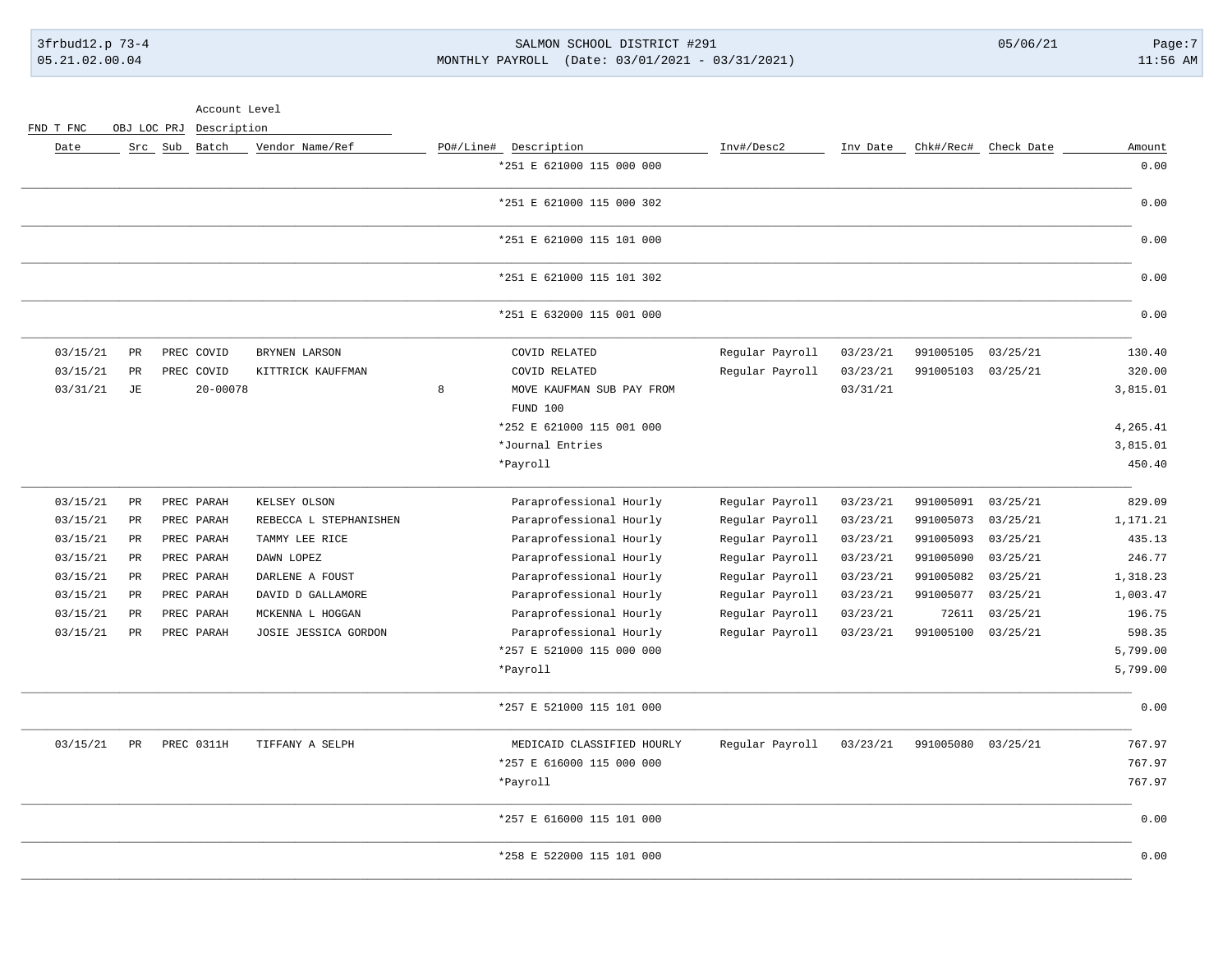### 3frbud12.p 73-4 SALMON SCHOOL DISTRICT #291 05/06/21 Page:8 05.21.02.00.04 MONTHLY PAYROLL (Date: 03/01/2021 - 03/31/2021) 11:56 AM

Account Level

| FND T FNC | OBJ LOC PRJ     |  | Description       |                    |           |                                                |                 |          |                    |            |          |
|-----------|-----------------|--|-------------------|--------------------|-----------|------------------------------------------------|-----------------|----------|--------------------|------------|----------|
| Date      |                 |  | Src Sub Batch     | Vendor Name/Ref    | PO#/Line# | Description                                    | Inv#/Desc2      | Inv Date | Chk#/Rec#          | Check Date | Amount   |
| 03/15/21  | $_{\rm PR}$     |  | PREC PARAH        | TAMMY LEE RICE     |           | Paraprofessional Hourly                        | Regular Payroll | 03/23/21 | 991005093 03/25/21 |            | 435.13   |
|           |                 |  |                   |                    |           | *258 E 522000 115 103 000                      |                 |          |                    |            | 435.13   |
|           |                 |  |                   |                    |           | *Payroll                                       |                 |          |                    |            | 435.13   |
| 03/15/21  | $_{\rm PR}$     |  | PREC 0311H        | TIFFANY A SELPH    |           | MEDICAID CLASSIFIED HOURLY                     | Regular Payroll | 03/23/21 | 991005080          | 03/25/21   | 767.97   |
| 03/15/21  | $\mbox{\sf PR}$ |  | PREC 0270H        | SYDNEY F CHAFFIN   |           | SP SVC CLSF HOURLY                             | Regular Payroll | 03/23/21 | 991005081          | 03/25/21   | 831.04   |
| 03/15/21  | $_{\rm PR}$     |  | PREC PARAH        | KIMBERLY GODFREY   |           | Paraprofessional Hourly                        | Regular Payroll | 03/23/21 | 72610              | 03/25/21   | 1,069.58 |
|           |                 |  |                   |                    |           | *260 E 521000 115 000 000                      |                 |          |                    |            | 2,668.59 |
|           |                 |  |                   |                    |           | *Payroll                                       |                 |          |                    |            | 2,668.59 |
|           |                 |  |                   |                    |           | *260 E 521000 115 100 000                      |                 |          |                    |            | 0.00     |
|           |                 |  |                   |                    |           | *261 E 515000 115 101 000                      |                 |          |                    |            | 0.00     |
|           |                 |  |                   |                    |           | *261 E 515000 115 401 000                      |                 |          |                    |            | 0.00     |
|           |                 |  |                   |                    |           | *262 E 621000 115 000 000                      |                 |          |                    |            | 0.00     |
|           |                 |  |                   |                    |           | *271 E 512000 115 101 000                      |                 |          |                    |            | 0.00     |
|           |                 |  |                   |                    |           | *271 E 512000 115 103 000                      |                 |          |                    |            | 0.00     |
| 03/15/21  | PR              |  | PREC SASPD        | ASHLEY C TARKALSON |           | Staff Professional Development Regular Payroll |                 | 03/23/21 | 991005110 03/25/21 |            | 100.00   |
|           |                 |  |                   |                    |           | *271 E 515000 115 401 000                      |                 |          |                    |            | 100.00   |
|           |                 |  |                   |                    |           | *Payroll                                       |                 |          |                    |            | 100.00   |
|           |                 |  |                   |                    |           | *272 E 515000 115 401 000                      |                 |          |                    |            | 0.00     |
|           |                 |  |                   |                    |           | *272 E 515000 115 602 000                      |                 |          |                    |            | 0.00     |
|           |                 |  |                   |                    |           | *276 E 515000 115 000 000                      |                 |          |                    |            | 0.00     |
|           |                 |  |                   |                    |           | *277 E 632000 115 001 911                      |                 |          |                    |            | 0.00     |
| 03/15/21  | PR              |  | PREC 0605H        | RICK D PALMER      |           | FOOD SERVICES HOURLY                           | Regular Payroll | 03/23/21 | 991005070          | 03/25/21   | 517.98   |
| 03/15/21  | PR              |  | <b>PREC 0605H</b> | SUZY PALMER        |           | FOOD SERVICES HOURLY                           | Regular Payroll | 03/23/21 | 991005119          | 03/25/21   | 1,498.90 |
| 03/15/21  | PR              |  | PREC 0605H        | MILCA J. POLA      |           | FOOD SERVICES HOURLY                           | Regular Payroll | 03/23/21 | 991005107          | 03/25/21   | 1,044.06 |
| 03/15/21  | PR              |  | <b>PREC 0605H</b> | REBECCA A HARBAUGH |           | FOOD SERVICES HOURLY                           | Regular Payroll | 03/23/21 | 991005086          | 03/25/21   | 473.02   |
| 03/15/21  | $_{\rm PR}$     |  | PREC 0605H        | CYNTHIA L HOFF     |           | FOOD SERVICES HOURLY                           | Regular Payroll | 03/23/21 | 991005101 03/25/21 |            | 437.08   |